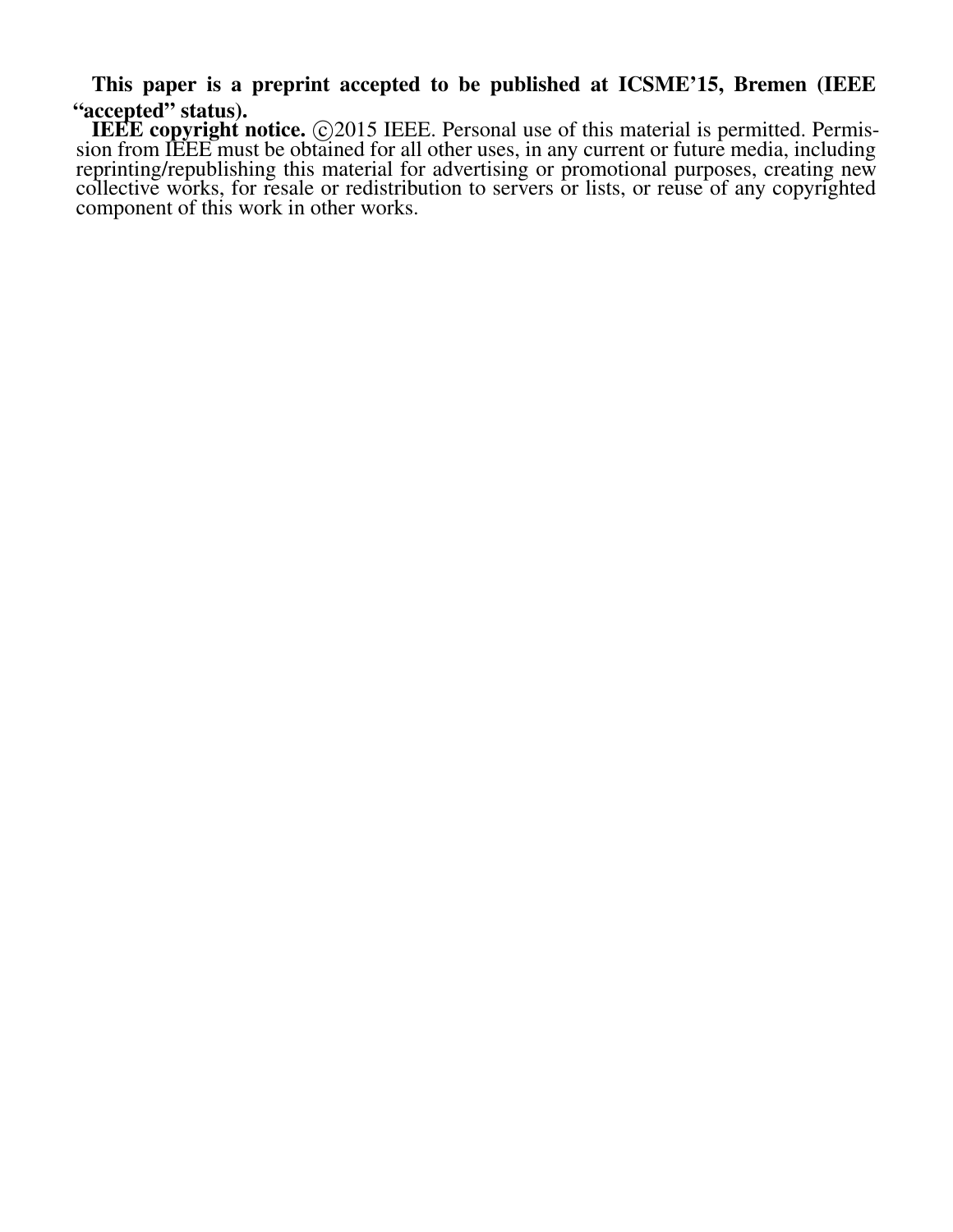# *GreenAdvisor*: A Tool for Analyzing the Impact of Software Evolution on Energy Consumption

Karan Aggarwal, Abram Hindle, and Eleni Stroulia Department of Computing Science University of Alberta Edmonton, Canada {kaggarwa, abram.hindle, stroulia}@ualberta.ca

*Abstract*—Change-impact analysis, namely "identifying the potential consequences of a change" is an important and well studied problem in software evolution. Any change may potentially affect an application's behaviour, performance, and energy consumption profile. Our previous work demonstrated that changes to the system-call profile of an application correlated with changes to the application's energy-consumption profile. This paper evaluates and describes *GreenAdvisor*, a first of its kind tool that systematically records and analyzes an application's system calls to predict whether the energy-consumption profile of an application has changed. The *GreenAdvisor* tool was distributed to numerous software teams, whose members were surveyed about their experience using *GreenAdvisor* while developing Android applications to examine the energy-consumption impact of selected commits from the teams' projects. *GreenAdvisor* was evaluated against commits of these teams' projects. The two studies confirm the usefulness of our tool in assisting developers analyze and understand the energy-consumption profile changes of a new version. Based on our study findings, we constructed an improved prediction model to forecast the direction of the change, when a change in the energy-consumption profile is anticipated. This work can potentially be extremely useful to developers who currently have no similar tools.

*Index Terms*—Software energy consumption, energy efficiency, software tools, application software

#### I. INTRODUCTION

Software undergoes continuous change through evolutionary software-development processes, and maintenance activities such as bug fixes and patches. The impact of these changes to the application behaviour can be extensively and thoroughly tested, using a variety of available tools. However, the consequences of changes to the application's energy consumption are extremely difficult to predict and, to date, there is little tool support to help developers with this challenging task.

This problem manifests itself as a great challenge in the context of mobile applications. According to Pew [1], as of May 2013, 63% of adult smartphone owners (in North America) use their phones to go online and 34% of smartphone Internet users go online primarily using their phones (and not a more "traditional" device such as a desktop or laptop computer). These trends have motivated the development of sophisticated and complex mobile applications, offering a multitude of information-access, entertainment and education functionalities. The more sophisticated these applications become, the more they demand of the mobile device battery. Battery life, which affects a mobile device's availability, is a critical factor in user

satisfaction. Despite its importance however, developers are generally unable [2], [3] to estimate the energy consumption of their applications, and predict how it may be impacted by code changes.

Some research effort has been devoted to the examination of factors affecting the energy consumption of mobile applications and constructing models to estimate smartphone energy consumption [4], [5], [6]. Most previous work has focused on helping end users track the energy consumption of their smartphone [7], [8], [9], but relatively little attention has been paid to the effect of code changes on an application's energyconsumption profile. Most notably, Hindle [10] proposed *Green Mining* methodology, for analyzing the impact of code changes on energy consumption. Intuitively, this methodology proposes that the energy consumption of multiple versions of software should be measured, and investigates the correlation of energy consumption across software versions with multiple software metrics in order to recognize which metrics might be potentially useful proxies for estimating the size and direction of the energy-consumption impact of code changes.

Applications invoke *system-calls (syscalls)* in order to use resources and services mediated by the operating system (OS). Examples of such resources and services include hardware devices, network communication, intra-application communication, and peripherals. To access the peripherals that typically consume quite substantial energy, the application would use system-calls to request access to a peripheral from the OS and invoke its operations. Thus the system-call log, a record of system-calls invoked by the application, serves as a signature of an application's resource usage. In our previous work [11], the green-mining methodology was used to correlate system-call counts with the energy consumption of Android applications; a simple and easy to use qualitative *Rule of Thumb* was proposed to predict whether energy consumption will change (or not) based on the system-call counts. Even though this is a very simple model, it can potentially be very useful since developers have been found to be generally unaware of the factors affecting energy consumption of their applications [3].

This paper introduces *GreenAdvisor*, a tool developed to operationalize this *Rule of Thumb* [11], in the context of evolutionary software development by comparing the systemcall logs of subsequent commits and predicting how the new version's energy-consumption profile will compare to that of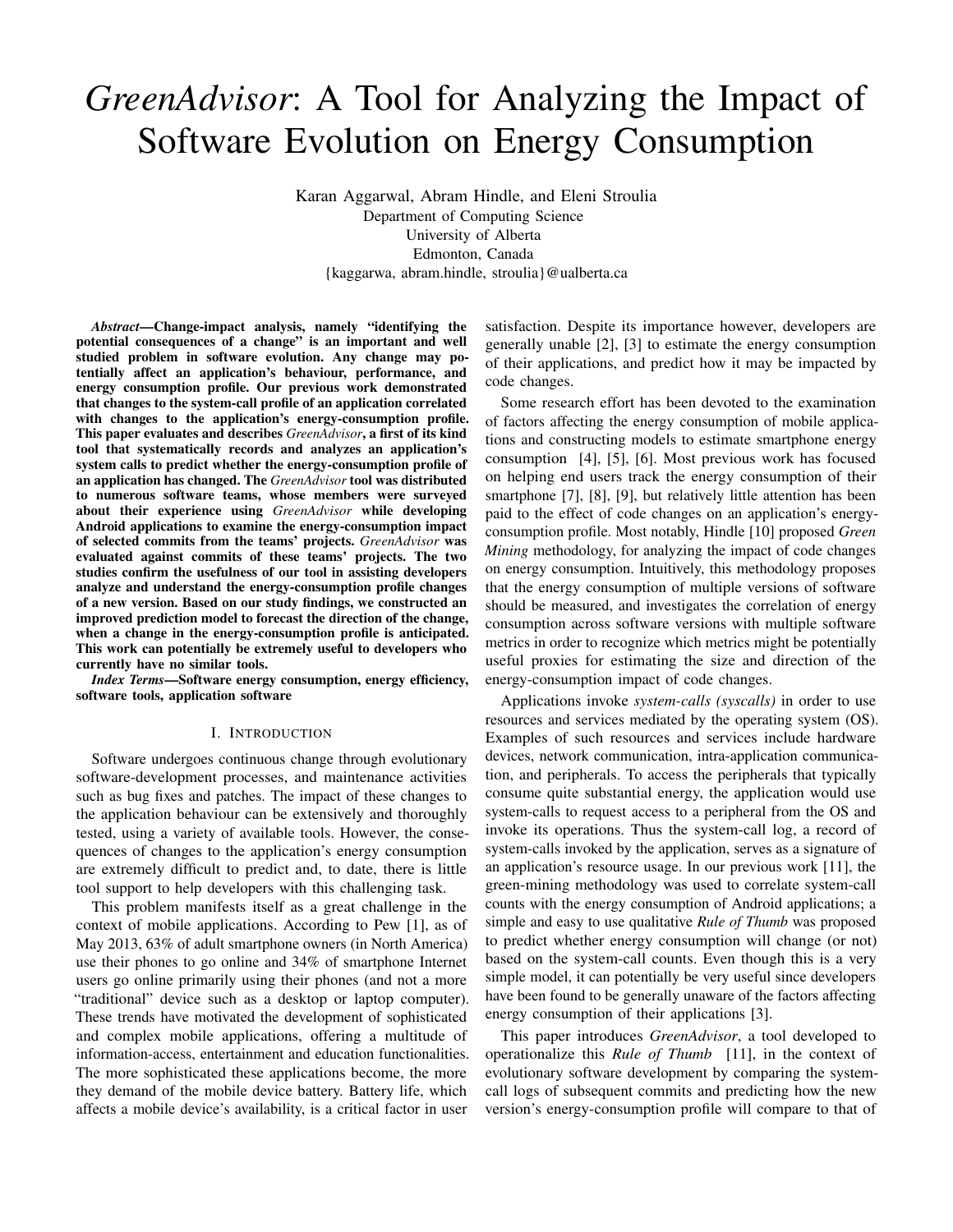the previous version. We conducted a user study to evaluate *GreenAdvisor* against the projects of several software teams in order to measure its perceived usefulness, while at the same time probing the developers' understanding of the factors that affect the energy consumption of their applications. The user study examines whether the users feel that the tool is useful on two fronts: (a) the tool's ability to predict change in energy-consumption profile with change in code, and (b) its ability to locate the code segment responsible for the change. Furthermore, we refined the original *Rule of Thumb* model [11] to predict not only whether the application energy consumption will change but also the direction of the change, and this new model was evaluated on important commits.

The rest of this paper is organized as follows: this work in the context of related work is described in Section II; the tool is described in Section III. Our evaluation methodology is described in Section IV; our findings are reported in Section V and discussed in Section VI; and our conclusions are summarized in Section VIII.

# II. RELATED WORK

This section reviews the relevant literature regarding powermodel construction, mining software repositories, and energy discussions online.

#### *A. Power Modeling*

A number of models have been proposed for modelling the energy consumption of devices, based on their hardware components or their instruction sets. The general modelconstruction methodology involves running sample applications on the devices under examination and using the collected records to infer models of the devices' energy consumption. These studies have focused on profiling individual components of the software like CPU, disk, network, peripherals, screen. This has led many researchers to building component profilers to predict the energy consumption of their software [8], [4], [12], [5], [9], [13], [14].

A hybrid was proposed by Pathak *et al.* [6], by applying system-call tracing to model the energy consumption of smartphone applications. They concluded that previous models, built by correlating component utilization with energy consumption, are not accurate. They proposed the construction of finite state machine (FSM), based on modeling energy states and system calls for each component, which they integrated to produce a single smartphone FSM that can estimate the energy consumption of an application.

Hao *et al.* [15] built an energy-consumption model, eCalc, for estimating CPU energy consumption at the program and method levels. eLens [16] is an extension of eCalc that uses other hardware components, besides the CPU, to profile energy at multiple levels. Li *et al.* [17] extended it by profiling bytecode instructions, and estimating energy consumption of each line of source code with high accuracy. However, their studies relied on quite device-specific models and focused on end users rather than assisting development environments.

# *B. Mining Software Repositories*

The MSR methodology  $-$  *i.e.*, the use of statistical and data mining techniques to discover interesting information from software repositories [18] that can be leveraged in future decisions – has also been applied to understanding software energy-consumption profiles. Gupta *et al.* [19] studied the energy consumption of a Windows phone, using a combination of power traces and execution logs to build power models. They also successfully utilised this data to detect energy patterns that could predict buggy modules.

Hindle [10] described the *Green Mining* methodology for collecting energy-consumption data over multiple application versions. Based on energy-consumption measurements and software metrics, they examined correlations between software changes and energy consumption over multiple application versions. Hindle *et al.* [20] also created the *Green Miner* test bed, a dedicated hardware infrastructure to measure the energy consumption of Android applications. They demonstrated that multiple test runs are required to reliably calculate the energy consumption of an application on a smartphone. *Green Miner* can measure up to 50 power readings every second. A constant voltage is provided to the phone, which draws varying current according to the phone requirements. This test bed was used for measuring the energy consumption of the projects examined in this study.

Our previous work [11] proposed a simple model, based on system-call counts, to predict changes in the energyconsumption profile of the applications. A simple rule was proposed by relating the energy-consumption profile to the system-call profile. This *Rule of Thumb* states that significant changes in system-call profiles lead to significant changes in energy consumption. This helps developers develop an intuition about code changes inducing energy-consumption changes, which otherwise might be difficult to detect in the absence of energy-consumption measuring instrumentation.

*The case studies presented in this paper are based on the Green Mining methodology, correlating code changes with system-call profile changes and changes in energy-consumption.*

#### *C. Online Discussions about Energy*

Online discussion forums are potentially a rich source of information relevant to understanding software energy consumption. Pinto *et al.* [3] analysed a dataset of more than 300 questions, and 800 users on the Stackoverflow for the energy-consumption related discussions among developers. They found that developers lack the necessary tools and knowledge for energy-aware development.

Pathak *et al.* [21] analysed four online mobile user forums for discussions on bugs that led the applications to consume high amounts of energy. Wilke *et al.* [22] analysed energyrelated user comments on Google play applications. They found that energy inefficiency negatively impacts the user rating of the applications. They also discovered that free and paid-for applications had similar energy-efficiency related complaints, evidently demonstrating a general obliviousness to energy-efficiency driven development among application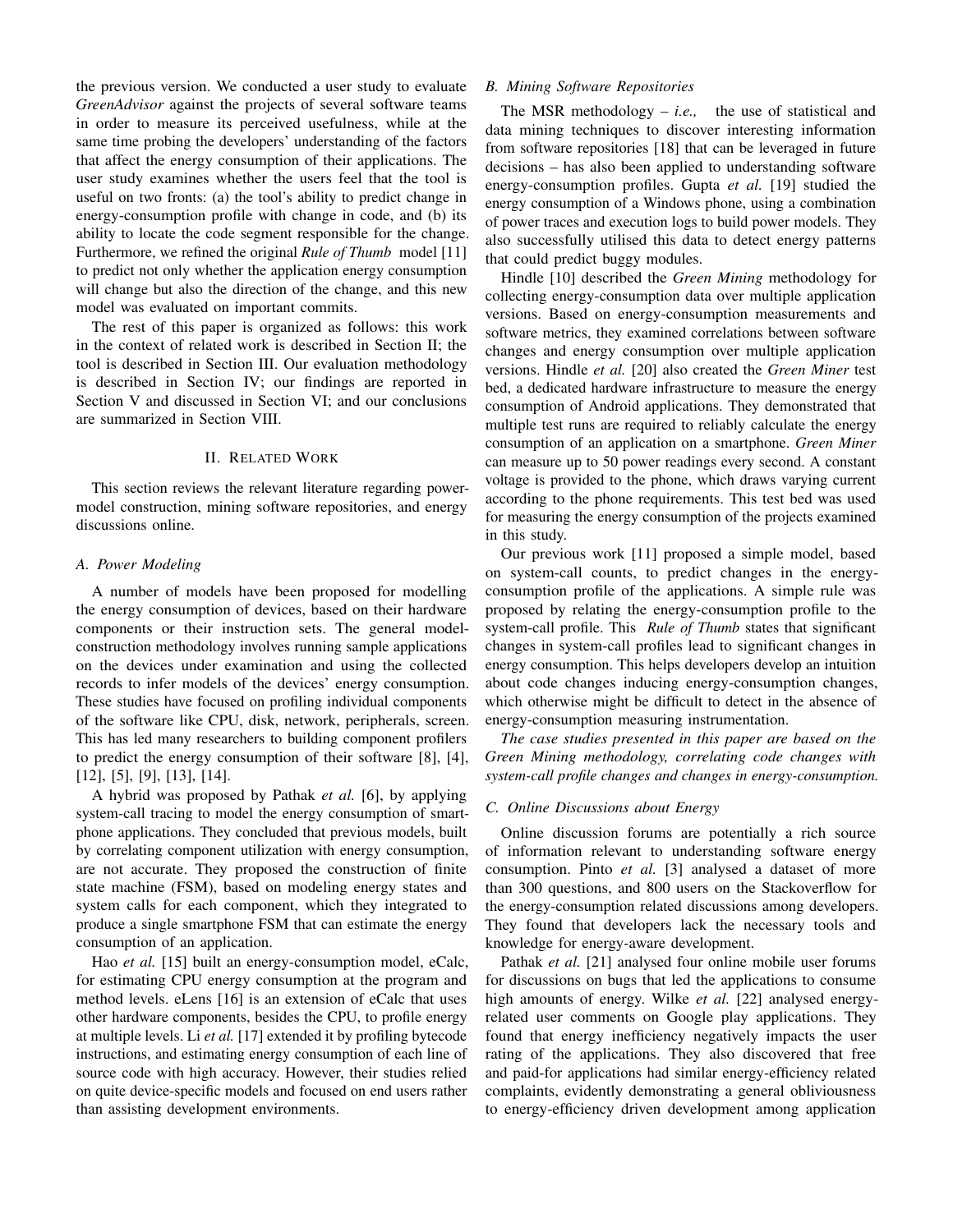

Fig. 1. This diagram shows how applications, C library functions, system-calls, and the kernel interact with each other.

developers. Hence, developers are realizing the importance of their applications' energy efficiency, but are unable to follow energy-efficiency driven development for the lack of tools.

# III. *GreenAdvisor*

The *GreenAdvisor* tool is based on our previous findings [11] that measured changes in the system-call profile, and used these changes in system-call counts to predict the changes in the application's energy consumption.

#### *A. Background*

System-calls provide an API for user-space applications to access the services, abstractions and devices managed by the OS kernel and other OS components. System-calls are functions provided by the OS kernel that user processes invoke to manipulate or access resources [11].

Typically system-calls are provided for communicating with the hardware (for example, accessing the hard disk), creating and executing new processes, managing memory use, sending (receiving) data to (from) other processes, and receiving event notifications [23]. Figure 1 presents the relationships between user applications, C library functions, system-calls, and the OS kernel [23]. System-calls are typically invoked through a library, such as the C standard library, graphics libraries, network libraries, inter-process communication (IPC) libraries, and occasionally by the application itself. System-call logs can be generated with tools like  $strace^{-1}$ .

Different versions of an application are expected to invoke different system calls at run time, if the application behaviour has changed from the previous version. In our previous work [11], system-call profiles were related with energyconsumption profiles. This method can help developers predict changes in the energy profile of their applications, without any special instrumentation. While examining multiple versions of two open-source Android applications – firefox and calculator in the study, it was found that system-call profile exhibits instability similar to the energy-consumption measurements. The variance per system-call averaged across the versions is shown in Figure 2. Some system-calls are less stable and have higher variance than others. Thus systemcall counts should be measured multiple times to get a stable

average. In energy-consumption research, it is very important to address non-determinism of the environment by executing multiple tests [10].

Linear and logistic regression models were built using these measurements to estimate energy consumption and to classify versions as low/high energy consuming versions. The main contribution of that work was a *Rule of Thumb* that states – *"If the system-call profile changes significantly from the previous version, it is probable that the application's energy consumption has changed as well"* [11]. Using this rule, if any system-call changes statistically significantly, then the application's energy consumption is also likely to have changed statistically significantly. A pairwise Student's *t*-test established the statistical significance of difference between the energy consumption or system-call counts of two commit-versions. Energy-consumption measurements of the same system tend to be normal and parametric, thus the *t*-test is appropriate.

In order to establish the usefulness of the *Rule of Thumb*, we examined four metrics: precision, recall, specificity, and F-measure  $(F_1)$ :

$$
Precision = \frac{SS}{SS + SN}
$$
  
\n
$$
Recall = \frac{SS}{SS + NS}
$$
  
\n
$$
Specificity = \frac{NN}{NN + SN}
$$
  
\n
$$
F_1 = 2 \cdot \frac{Precision \cdot Recall}{Precision + Recall}
$$

SS is the number of times that the changes in energy consumption and system-call counts are significant. NS is the number of times the change in energy consumption is significant, while the system-call profile remains the same. SN is the number of times the system-call profile changes significantly, but the energy consumption does not. Finally, NN is the number of times that neither change is significant.

All four metrics range from 0 to 1, with 0 being the worst and 1 being the best possible value. High precision indicates that the significant change in system-call counts leads to a significant change in power consumption. High recall indicates that the cases where significant energy consumption changes were observed, co-occur with the cases with significant change in system-call counts. High specificity indicates that our *Rule of Thumb* generates few false positives: the cases where energy consumption change was not significant were not marked as significant.  $F_1$ , the weighted mean of precision and recall, is a measure of accuracy; the higher the  $F_1$  the more balanced and accurate the model is.

The precision, recall and  $F_1$  values were much better than random guess but not very high, while specificity was quite high. As most of the commits do not produce significant energyconsumption changes, high specificity indicates the *Rule of Thumb* model works in the majority of the cases [11]. It is much easier for developers to apply, as system-call counts can be easily traced using freely available tools like strace, rather than using expensive hardware-based energy-consumption instrumentation [20]. We use this *Rule of Thumb* model from

<sup>1</sup>Strace is part of systat http://sebastien.godard.pagesperso-orange.fr/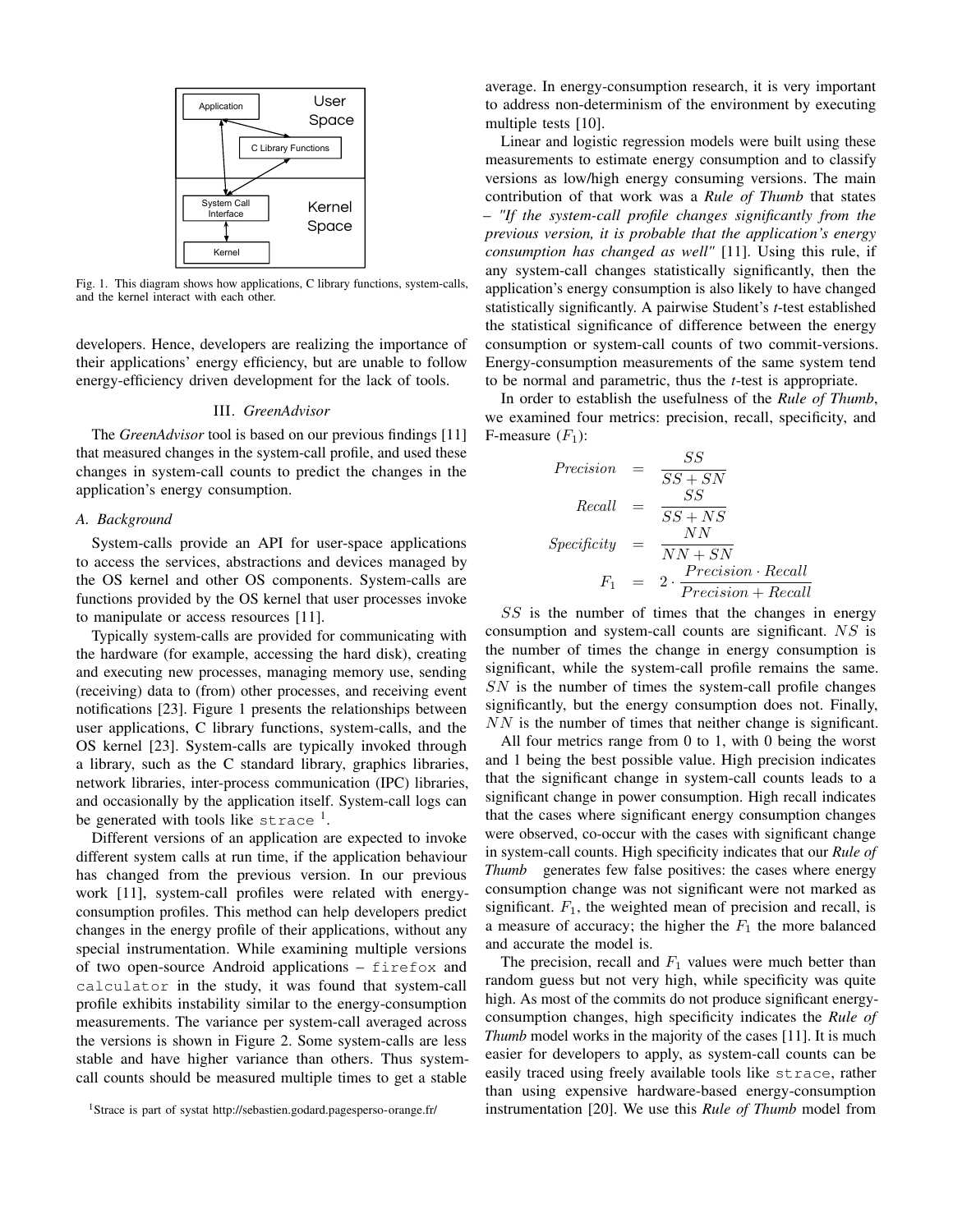

Fig. 2. Variance as a percentage of mean value across 10 runs per system-call per version for the **Calculator** (left) and **Firefox** (right) applications [11]. The X axis refers to the system calls, while the Y axis refers to variance in percentage.

our previous work [11] to build a tool called *GreenAdvisor* and evaluate *Rule of Thumb* in the light of new data collected from our survey described in latter section.

#### *B. The GreenAdvisor Tool*

The *GreenAdvisor* tool has been built to enable programmers to apply the *Rule of Thumb* model [11] on their own Android applications without the need for expensive hardware based energy-consumption instrumentation. It profiles the systemcalls of application test cases, and uses the *Rule of Thumb* [11] to alert the application developer about a possible change in the energy-consumption profile of their application. By profiling the system-call traces between application versions, it alerts the developer about possible changes in energy-consumption profile and highlights the code that might be responsible for that change using a simple bag-of-words model to relate systemcalls to Java API calls.

The *GreenAdvisor* uses the *jUnit* tests constructed by the application developers as test cases for application usage. It uses application executables (.apk files in Android) and the application's Android *jUnit* test cases to obtain system-call trace profiles. While the *jUnit* test cases are executing on the application, it uses *strace* program to profile the system-call counts of the tests. These test runs are performed multiple times, the default being 5 times per commit-version to obtain both an average and a distribution of measurements. These system-call measurements are compared using a Student's *t*-test in order to apply the *Rule of Thumb* .

The *GreenAdvisor* generates a report as shown in Fig. 3, listing the system-calls that have changed significantly, and the source code in the diff between versions that potentially causes the functional changes in the application. For example, if calls to the open system-call increase significantly, the tool indicates to the developer that they might be performing a higher number of open file operations. The report also

highlights the code changes that might be responsible for the change in the system-call profile using a bag-of-words model.

*GreenAdvisor* uses bags of words, dictionaries, related to a system-call to annotate source code relevant to that system-call. The bag-of-words are created from observed system-calls and the Java APIs that potentially generate these system-calls. This is currently a manual and ad-hoc process where by keywords, identifiers, APIs, and terms from Java code and Android APIs are grouped into bags-of-words relevant to a particular systemcall. Keywords and identifiers from file IO APIs, and database APIs such as FileInputStream and Android Preferences API have been inserted into bags-of-words for open, write, and read (depending on the exact identifier). Some systemcalls such as close might not be explicitly called (finalizers called during garbage collection). These word bags have been built manually by the authors, and could be improved by a variety of automated techniques.

If there is a significant change in open system-call, that might be mapped to FileInputStream's open() method. If a system-call is found to have been changed significantly, the tool searches for these Java method(s) corresponding to that system-call in the diff between the application code prior to and its code after the commit. If any of those identifiers are found in the diff, they are indicated in the report associated with the particular system-call. By indicating the changed code that might be behind the expected energy-consumption change, the tool can help developers review their code change, and possibly optimize it. A code segment highlighted by the tool in a sample run is shown in Figure 4.

In summary, the *GreenAdvisor* workflow involves the following step sequence.

- 1) First it takes as input the application executable apk and *jUnit* tests.
- 2) Next, it records the system-call-profile for selected (possibly all) application versions by executing test runs multiple times.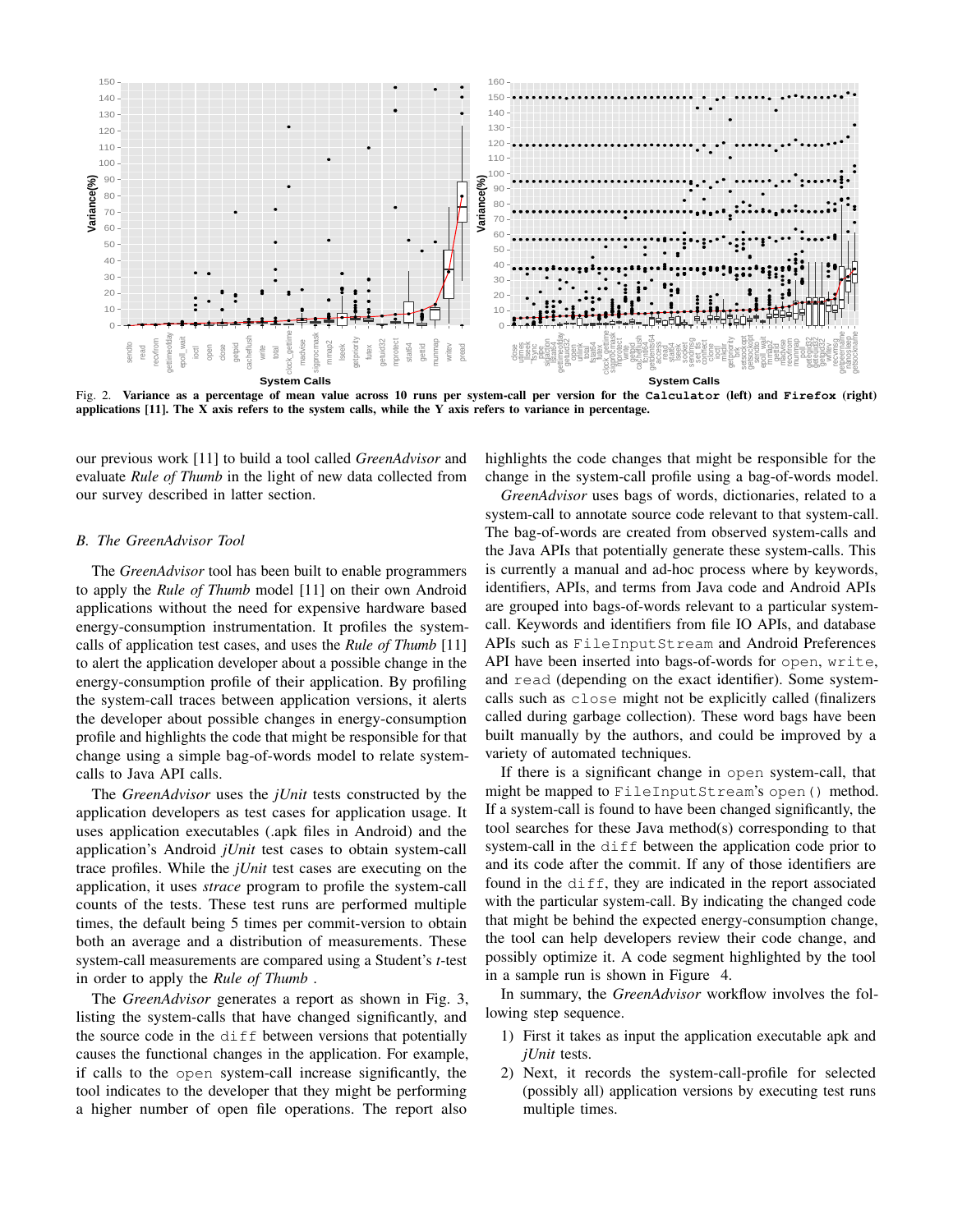| <b>Green Advisor</b><br><b>System Call Change Data and recommendation</b>                                                                                                                                                                                                                                                                                                                       |  |  |  |  |
|-------------------------------------------------------------------------------------------------------------------------------------------------------------------------------------------------------------------------------------------------------------------------------------------------------------------------------------------------------------------------------------------------|--|--|--|--|
|                                                                                                                                                                                                                                                                                                                                                                                                 |  |  |  |  |
| Probably performing fewer number of calculations than the previous version                                                                                                                                                                                                                                                                                                                      |  |  |  |  |
|                                                                                                                                                                                                                                                                                                                                                                                                 |  |  |  |  |
|                                                                                                                                                                                                                                                                                                                                                                                                 |  |  |  |  |
|                                                                                                                                                                                                                                                                                                                                                                                                 |  |  |  |  |
|                                                                                                                                                                                                                                                                                                                                                                                                 |  |  |  |  |
| Using less memory operations than the previous version<br>mprotect<br>1.č<br>Probably using fewer file operations than the previous version<br>ioctl<br>$\cdots$<br>$-45.00$<br>Probably using less memory/fewer threads than the previous version<br>futex<br>$***$<br>$-47.37$<br>Writing less frequently than the previous version<br>188<br>$-52.83$<br>writev<br>Claudiananan of tratings. |  |  |  |  |

ntly Different (0.05 ≤ p-value < 0.10)<br>ely Significantly Different (0.01 < p-v<br>gnificantly Different (p-value ≤ 0.01)

ons in Current Version - Number of invocations<br>Invocations in Previous version

Fig. 3. A sample report generated by the *GreenAdvisor* tool indicating a change in system-call counts.

|     | writey:   |                    |                                                         |
|-----|-----------|--------------------|---------------------------------------------------------|
|     |           |                    | Git Diff for File: TestMedia.java                       |
|     |           | $@@-15,49+15,51@@$ |                                                         |
| 129 | $\ddot{}$ |                    | $outStream = new FileOutputStream(mFile2)$ :            |
| 130 | $\ddot{}$ |                    |                                                         |
| 131 | $\ddot{}$ |                    | bm.compress(Bitmap.CompressFormat.JPEG, 75, outStream); |
| 132 | $+$       |                    |                                                         |
| 133 | $+$       |                    | outStream.flush():                                      |
| 134 | $+$       |                    |                                                         |
| 135 | $+$       |                    | outStream.close():                                      |
| 136 | $\ddot{}$ |                    |                                                         |
| 137 | $+$       |                    | } catch (FileNotFoundException e) {                     |
| 138 | $\ddot{}$ |                    | e.printStackTrace():                                    |

Fig. 4. A code segment of diff highlighted by the *GreenAdvisor* tool indicating the likely source of the writev system-call.

- 3) It compares the system-call profiles of subsequent application versions, and, using the *Rule of Thumb*, predicts whether a significant energy-consumption change may have occurred between the two versions.
- 4) Next, it uses a pre-defined bag of words to map the changed system-calls to corresponding Java methods in the application, to indicate which code segments in the commit diff might be responsible for the change.
- 5) Finally, it generates a report of the changed system-calls and the code changes that might be responsible for these changes.

# IV. THE CASE-STUDY METHODOLOGY

Using the *GreenAdvisor* tool, a user study was conducted with 13 student teams of 77 third-year University of Alberta students, enrolled in a software-engineering course. As part of their course deliverables 11 student teams developed geolocation-aware question-and-answer portal application while 2 teams developed a travel expense claims application. Using these projects, experiments were run to evaluate the prediction models. This section describes our data-collection method, our survey, and the experiments we ran on the 13 projects.

# *A. User Study on the GreenAdvisor Tool*

In order to evaluate the *GreenAdvisor* tool, a voluntary survey was distributed to the course students. The user-study evaluates the tool on on two requirements: its ability to predict changes in the application energy-consumption profile with changes in code, and its ability to identify the code responsible for that change. A demonstration of *GreenAdvisor* was given in the class and its usage was explained to the students. The student teams were asked to run the tool on selected commits that they thought might change the energy consumption of their applications. They were also asked to examine whether the code segments identified by the tool matched with their expectations of the code inducing the energy-consumption change. Students could run the *GreenAdvisor* tool in the lab or at home on their own time. Based on this exercise, they were asked to evaluate the tool with respect to its effectiveness in predicting the energy change and in identifying the code that induced it. They were also asked to write a general paragraph about the factors they thought affected the energy consumption of their applications and their views on the tool. This survey was approved by Ethics board at University of Alberta (ID: Pro00050197).

77 students (13 teams) consented for the study, and, out of those, 42 students (seven teams) completed the survey questionnaire. The effort per student on the course project can be estimated to be around 80 hours per student, approximately 480 person-hours per team, throughout the term. The combined effort of all the teams who participated was more than 6160 person-hours.

# *B. Expert Use of the Tool*

In parallel with our survey of the student developer teams, distinct commits from each of the 13 projects (from teams that had consented) were selected manually to evaluate the *Rule of Thumb* proposed in [11].

*a) Student projects:* All of the 11 projects in *Fall'14* aimed to build an online question-and-answer forum, accessed through a mobile application from any location. A set of application requirements were given to the students, including posting questions, searching for questions, browsing questions, posting replies to questions, sorting questions/answers, favouriting questions, upvoting/downvoting answers, attaching geolocation to questions and so on. All 11 teams used the same requirement specifications. There were three course-project deliverables (milestones) during three months of project duration.

The projects of 2 teams that participated in the study in *Winter'15*, aimed to build a travel expense claim submission application for a corporate setting. The set of requirements included creating claims, submitting claims, approving claims, providing offline functionality, adding geolocation to the travel destination and so. They too had three course-deliverables.

Students started writing *jUnit* tests after the first deliverable. The *jUnit* tests were written explicitly to test the project usecases and user-stories. Test-driven development was promoted during this period. Between the deliverables, they developed the key application features such as user location recording, online storage with Elasticsearch, taking photos and offline storage. Table I shows the number of commits for each of the projects. The number of commits vary widely across projects from 252 commits to 840 commits.

*b) Selection of commits:* As each project has 100s of commits, it is infeasible to run experiments on all the commits. Even more importantly, most of the commits represent very trivial changes, and hence, there is not much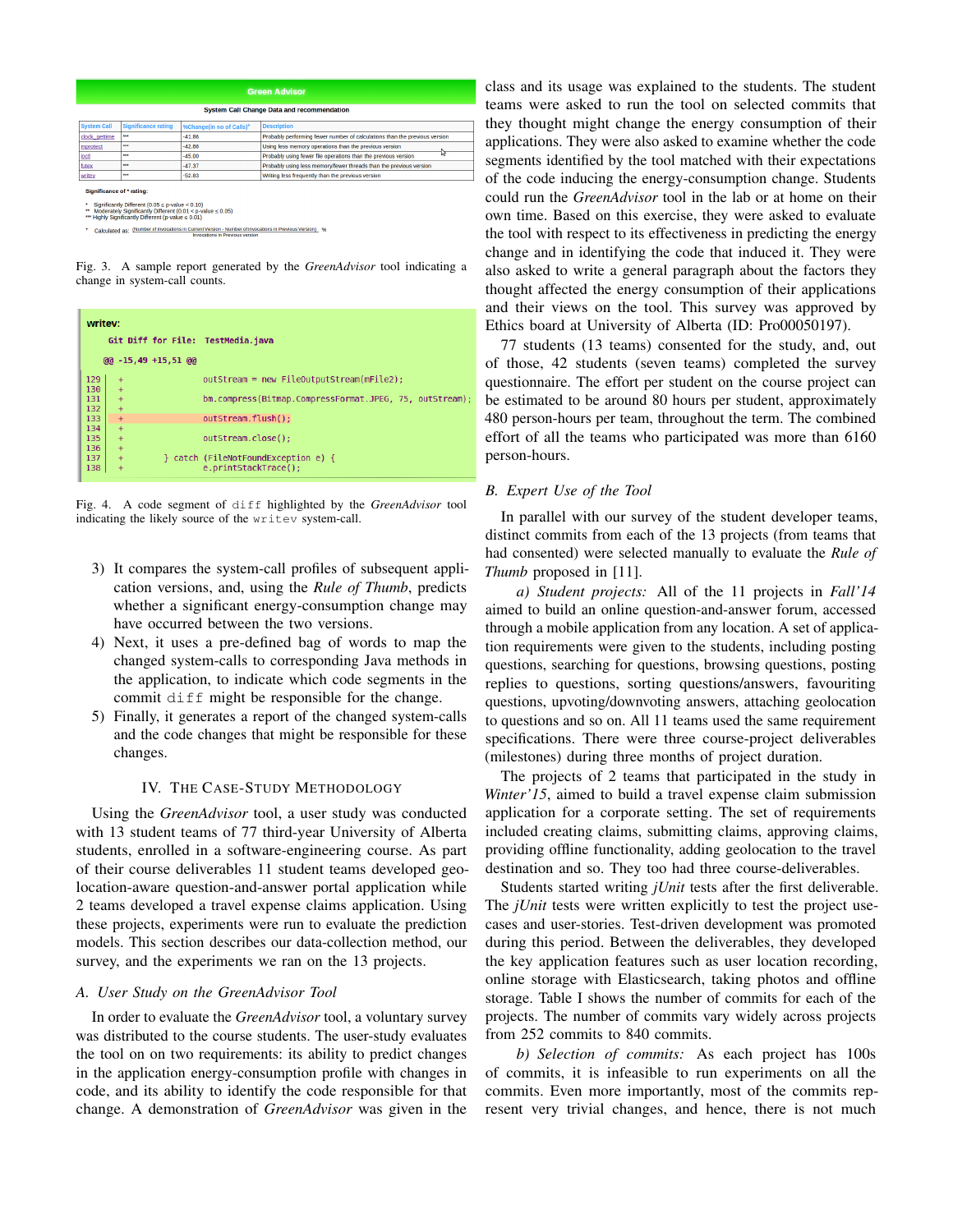difference between successive commits. Therefore, only largesized and deliverable commits, important to deadlines were evaluated. Prior work [24] suggests that estimating energy profiles based on sub-selecting commits does not heavily harm the accuracy energy consumption profile estimation. In fact, energy-consumption profiles tend to consist of plateaus of constant energy consumption with intermittent changes in energy consumption. For each of the deliverables, the commits that made the largest change to the code base were selected. In addition, the largest commits in between two deadlines were selected, as they are likely to represent an appreciable change in the application code – this was an attempt to ensure uniform selection as prescribed by Romansky *et al.* [24]. Finally the commit messages were examined and, if any appeared important, the corresponding commits were chosen as well. Using this procedure, around ten commits per project were gathered. These commits were generally large ones, except the ones submitted as course deliverables. If a commit version that was submitted as a deliverable did not have any functional change in the application, the last commit that made a code change in the application code was selected. In many cases, the large commits introduced some errors like build errors, *jUnit* test crash errors, so that the next available functional commit was selected. Most of the commits were selected after the manual inspection of commit messages.

*c) Evaluating Rule of Thumb :* The *Green Miner* test bed [20] was used for obtaining the energy-consumption measurements of the various versions (commits) of the applications. It includes four Galaxy Nexus phones, controlled by a Raspberry Pi that starts the tests, collects, and uploads the measurements to a centralized server. Each phone is also attached to an Arduino for measuring its energy consumption. The test bed was configured to run *jUnit* tests. The selected application versions were run to obtain their energy-consumption readings and their system-call profile counts. Multiple energyconsumption measurements recorded from *Green Miner* were used to establish if pairs of subsequent commits had statistically significantly different energy consumption by performing *t*-tests. Then, *t*-tests were performed on the multiple system-call counts to observe whether the system call profiles were statistically different from the previous commit or not.

In summary, for each of the 13 projects, 10 versions of the application were built; each version was tested and its energy consumption was measured 10 times. Then its system-calls were measured 10 times, resulting in 1300 energy consumption measurements and 1300 system-call measurements across 13 projects. Using these measurements, four metrics described in the previous section, precision, recall, specificity, and  $F_1$  score, were calculated to evaluate the *Rule of Thumb* model on each of these projects.

# *C. Improved Prediction Model*

*Rule of Thumb* only predicts whether or not the application energy consumption has changed significantly. However, developers are more interested in the direction of energyconsumption change. They are more interested in knowing

TABLE I NUMBER OF COMMITS, LINES OF CODE (LOC), AND NUMBER OF FILES OF EACH TEAMS' PROJECT.

| Team           | #Commits | $\overline{LOC}$ | #Files |
|----------------|----------|------------------|--------|
| 1              | 252      | 3576             | 70     |
| $\overline{c}$ | 573      | 9568             | 196    |
| 3              | 840      | 6739             | 81     |
| 4              | 637      | 7827             | 120    |
| 5              | 626      | 6077             | 119    |
| 6              | 425      | 10196            | 154    |
| 7              | 458      | 6011             | 103    |
| 8              | 549      | 4420             | 86     |
| 9              | 390      | 9243             | 153    |
| 10             | 555      | 7543             | 112    |
| 11             | 391      | 5999             | 109    |
| 12             | 704      | 9269             | 185    |
| 1.3            | 382      | 10708            | 137    |
| Average        | 521      | 7475             | 125    |

if their application's energy consumption has significantly increased or decreased. Given that *Rule of Thumb* has high specificity, *i.e.,* in the case where the *Rule of Thumb* predicts no significant change in energy consumption, developers can be confident in that their newly committed version is "safe" with respect to energy-consumption changes. However, in the case where *Rule of Thumb* predicts significant change in energy consumption, there is no indication whether the energy consumption has increased or decreased. Thus, the model was augmented by logistic regression models. These models were constructed using the system-calls and energy-consumption measurements of the calculator and firefox applications from our previous work [11], and the dataset from these 13 student projects. The logistic regression model takes as input the change in average system-call counts for consecutive versions and predicts whether the energy consumption has increased or decreased. The following three models were built by using different data for training and testing set as below:

- Trained on calculator and firefox datasets, and tested on student projects.
- Trained on calculator, firefox and, randomly selected 50% of commits from combined 13 student projects dataset, and tested on a remaining 50% commits student projects dataset.
- Trained and tested on student projects dataset using cross validation.

These logistic regression models are used in the case where tool predicts significant change in energy consumption to predict the direction of change.

#### V. FINDINGS

#### *A. The User Study*

All teams in the class received the *GreenAdvisor* tool in the lab-sections for the course and used the tool in the lab and on their own computers.

Out of the 77 students (13 teams) that consented, 42 students (7 teams) submitted the survey forms. Each of the teams identified some commits they thought could have caused a change in the energy-consumption profile of their application. Then, on these commits, teams used the *GreenAdvisor* tool to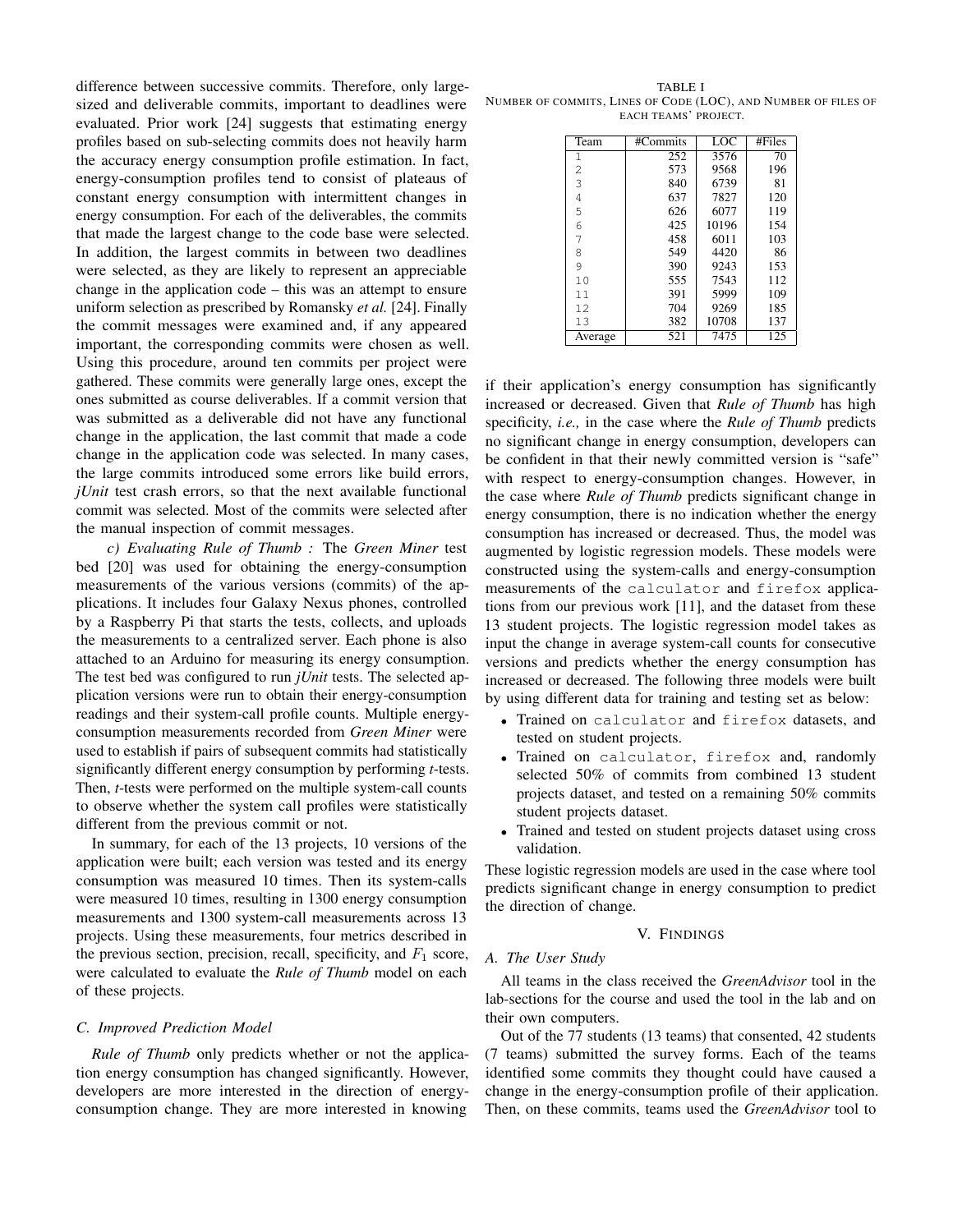generate report and prediction about the energy-consumption change. Out of the 7 teams, 4 agreed, while 3 disagreed, that tool was able to identify code associated with change in system-calls. Out of those three, one team was not able to see the associated code with the system-calls because those system-calls did not have a pre-defined code patterns in bag-ofwords model. The other two teams expected change in energy consumption of their application while the tool predicted no change. Out of 7, 5 teams reported that the tool was able to indicate energy-consumption change "regularly", while the other two reported that it worked only "sometimes".

Next, the commits mentioned by the groups were examined to identify whether they really exhibited an energy-consumption change, as the student developers thought. Only 5 out of 7 identified commits (across seven projects) exhibited a change in the energy-consumption profile of the application. The teams that had reported that the tool was unable to predict energyconsumption changes, had identified commits that did not produce energy-consumption changes, and were hence unable to see any responsible code either.

The students were asked to provide a paragraph describing their use of the tool. Most students described the system-calls identified by the tool. Some of the students described some ideas on how they could optimise the energy consumption of their applications, including minimal use of GPS, using dark colors, optimising local-storage update with the remote server — matching some of the suggestions of Pinto *et al.* [3]. Interestingly, students did not indicate that they knew anything about these factors until they had done their own research online, reading literature and forums, in order to produce these paragraphs.

In summary,

- 5 (30 students) out of 7 student groups (42 students) identified commits in their own project that induced a change in energy consumption;
- 4 (24 students) out of 7 groups felt that the bag-of-words system-call identifying code approach worked; and
- 5 (30 students) out of 7 student groups (42 students) felt that the *GreenAdvisor* tool was able to indicate energy consumption changes regularly.

While some of the results are mixed, the tool was usable and was able to identify relevant system-calls for multiple teams. The user-study indicated that more work could be done on system-call inference from changed source code. This student feedback serves mostly as a qualitative form of feedback and validation. The next section, when combined with these results, confirms that the *GreenAdvisor* tool can indeed be useful to for actual developers.

#### *B. Expert Use of the Tool*

In order to evaluate the *Rule of Thumb* model on these 13 projects built by 77 students, energy consumption and system-call counts for the selected commits were used. Using the system-call counts, the *Rule of Thumb* predicts when the energy consumption of the application has significantly changed.



Fig. 5. Variance as a percentage of mean value across 30 runs per systemcall per version for all the applications considered. The X axis refers to the system-calls, while the Y axis refers to variance in percentage.

TABLE II PRECISION, RECALL, AND SPECIFICITY VALUES OF PREDICTION OF ENERGY CHANGE USING RULE OF THUMB MODEL FOR EACH TEAM PROJECT

| Team    | Rule of Thumb |        |             |             |
|---------|---------------|--------|-------------|-------------|
|         | Precision     | Recall | Specificity | $F_{\rm 1}$ |
| 1       | 0.33          | 0.66   | 0.75        | 0.44        |
| 2       | 0.50          | 1.00   | 1.00        | 0.66        |
| 3       | 0.44          | 1.00   | 1.00        | 0.61        |
| 4       | 0.11          | 1.00   | 1.00        | 0.20        |
| 5       | 0.43          | 1.00   | 1.00        | 0.60        |
| 6       | 0.50          | 1.00   | 1.00        | 0.66        |
| 7       | 0.57          | 1.00   | 1.00        | 0.73        |
| 8       | 0.66          | 1.00   | 1.00        | 0.80        |
| 9       | 0.44          | 1.00   | 1.00        | 0.61        |
| 10      | 0.33          | 0.66   | 0.75        | 0.44        |
| 11      | 0.43          | 1.00   | 1.00        | 0.60        |
| 12.     | 0.57          | 1.00   | 1.00        | 0.73        |
| 13      | 0.43          | 1.00   | 1.00        | 0.60        |
| Average | 0.44          | 0.95   | 0.96        | 0.59        |

This prediction is verified by obtaining the actual energyconsumption measurements from the execution of application versions (commits) on the Green Miner.

First the question of system-call stability across 13 projects was investigated. The variance in system-call values is shown in Figure 5 by using 30 runs per commit-version of each application. As can be observed, the variation values are quite similar to the ones obtained before as shown in Figure 2.

Four statistical measures, precision, recall, specificity, and F<sup>1</sup> score, are used to measure the effectiveness of the *Rule of Thumb* . Average precision was 0.44, recall 0.95, specificity 0.96,  $F_1$  score 0.59 across the 13 projects as shown in Table II. As can be observed, recall and specificity values are quite high, though the precision and  $F_1$  scores are not that high, consistent with our previously obtained results [11].

These projects varied in their implementation, though the requirement specifications were exactly the same for 11 projects in the *Fall'14* term and 2 projects in the *Winter'15* term. Students were expected to create a questions-answer/travelexpense application according to these specifications. They had to use an Elasticsearch server provided by the instructors to store application's data remotely. In absence of a connection to server, the application is expected to store the data locally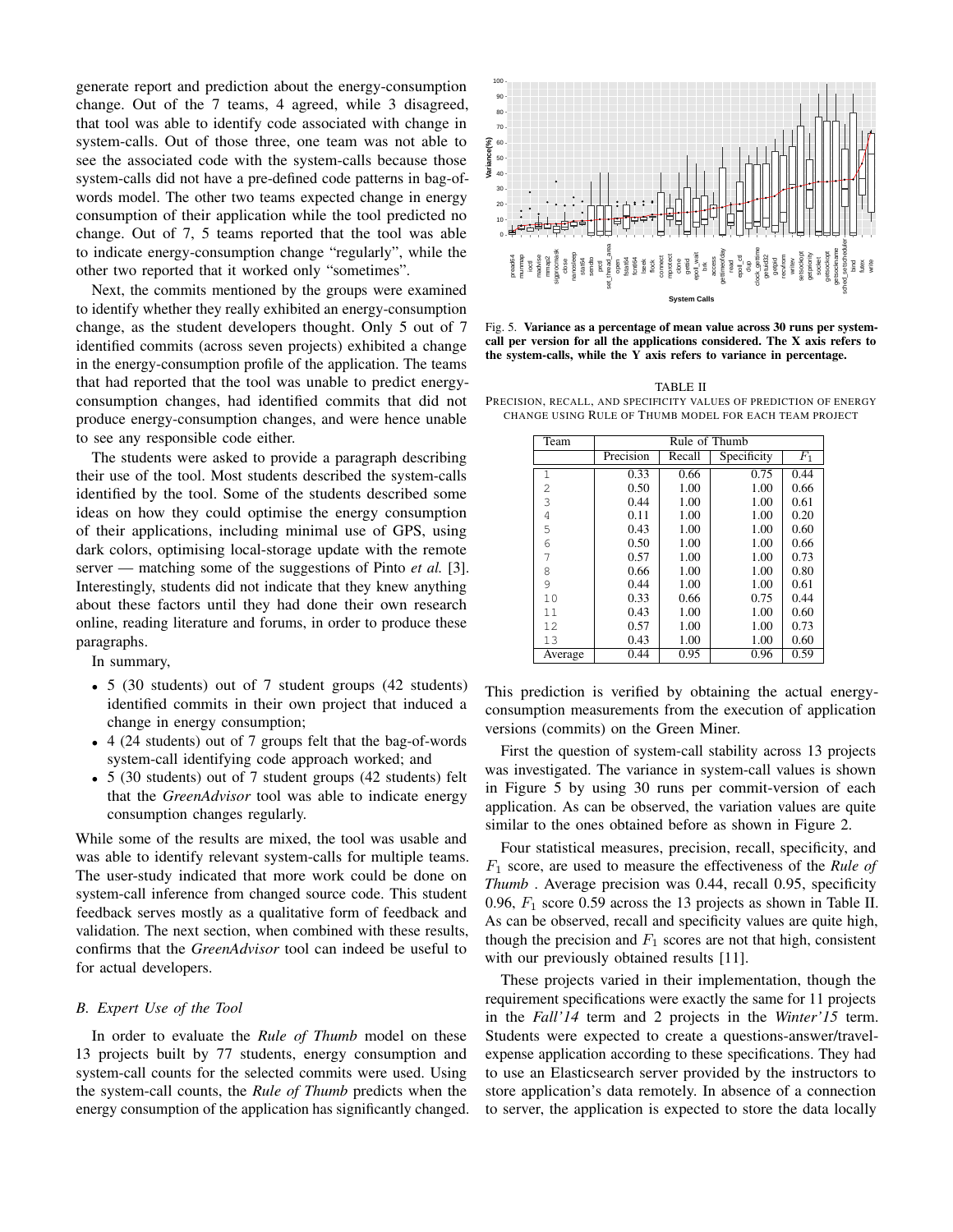on the phone. They were also expected to record and display the location of user in the application using GPS.

Most of the projects had bright screen colors, while only one had dark colors. Some of the applications frequently updated the server with the local data while some waited a bit more. The frequency of accessing the GPS and updating the user location also varied across the projects. Thus main variation points for energy consumption were primarily network IO, disk IO, GPS peripherals. The applications were not heavily CPU-bound or memory-bound. These choices impacted the energy consumption of these applications.

An observation made across all of the projects was that once students started using Elasticsearch their application's energy consumption increased significantly. Using Elasticsearch meant that the students had to rely on more network IO. Another observation was that their applications' energy consumption increased once geo-location and GPS tracking was implemented. In one of the applications, a decrease in energy consumption was observed when the geo-location usage was disabled between certain versions of the application. Project 6 used dark screen colors, and exhibited lower energy consumption than the other projects, though it still had some commits with releative high energy consumption. When geo-location was introduced to project 6, the mean power use went up to 1.6W, inducing more energy consumption. The normal power use was 0.8W prior to this commit, half of the energy consumption. Other projects had mean power use around 0.9W, though this might also be possible because of difference in *jUnit* tests and consequently the different test sequences.

#### *C. Improved prediction model*

We constructed logistic-regression models to predict the direction of change in energy consumption, *i.e.,* , increase or decrease, when the *Rule of Thumb* predicts significant energyconsumption change. We only used those system calls that were individually statistically significant with energy consumption  $(\triangle energy \sim sys calls)$ . 12 such calls were identified in cases 1 and 3, while 7 in case 2. These 12 calls common to all the models are shown in Table IV.

The results are shown in Table III. The cases in the Table III refer to the three experiments corresponding to the three different testing and training sets. In case 1, the model was trained on the firefox and calculator dataset, and tested on the projects dataset. In case 2, the model was trained on the firefox, calculator and 50% randomly student projects, and tested on the remaining projects. In case 3, the model was trained and tested on the combined dataset of all the student projects using 10-folds cross validation. We observe that when more student projects are used for training, the precision, specificity increases, resulting in better accuracy. Hence, this logistic regression model can be augmented with the *Rule of Thumb* in the case where *Rule of Thumb* predicts significant change in energy consumption of the application. Since we use a test dataset to evaluate each logistic-regression model, metrics like likelihood ratio-test used to evaluate the models for the training data are not required. Hence, in order

#### TABLE III

TRUE POSITIVE AND FALSE POSITIVE RATES OF PREDICTION OF DIRECTION OF ENERGY CHANGE USING THE IMPROVED MODEL. FF INDICATES FIREFOX, CALC INDICATES CALCULATOR, P INDICATES THE 13 STUDENT PROJECTS, 0.5P INDICATES HALF OF THE PROJECTS. CASE 3 EMPLOYS 10-FOLDS CROSS VALIDATION.

| Case | Train        | Test | Precision | Recall | Specificity |      |
|------|--------------|------|-----------|--------|-------------|------|
|      | FF Calc      |      | 0.50      | 0.43   | 0.62        | 0.46 |
|      | FF Calc 0.5P | 0.5P | .00       | 0.33   | 1.00        | 0.50 |
| -    |              |      | 0.63      | 0.53   | 0.53        |      |

TABLE IV SELECTED SYSTEM-CALLS WITH THEIR DESCRIPTIONS FROM THE IMPROVED PREDICTION MODEL

| system-call   | Description [25]                                   |
|---------------|----------------------------------------------------|
| open          | open a file descriptor                             |
| cacheflush    | flush contents of instruction and/or data cache    |
| mmap2         | map files or devices into memory                   |
| epollwait     | wait for events on the epoll file descriptor       |
| write         | write selected bytes into file descriptor          |
| getpid        | returns the process ID of the calling process      |
| getpriority   | returns the current priority for a process         |
| sendto        | used to transmit a message to another socket       |
| munmap        | creates a new mapping in the virtual address space |
| nanosleep     | suspends the calling thread for specified time     |
| clock_qettime | finds the precision of the specified clock         |
| sigprocmask   | fetch and/or change signal mask of calling thread  |

to determine the prediction accuracy of the model on our test dataset, the precision, recall, specificity, and  $F_1$  metrics have been used. Using the *Rule of Thumb*, the commits can be separated into versions exhibiting significant energyconsumption changes or not. As the *Rule of Thumb* is highly accurate for predicting insignificant-change cases, the logistic regression model is applied on the cases where the *Rule of Thumb* predicts significant energy-consumption change. The logistic-regression model then predicts the direction of change on these cases, *i.e.,* whether the energy consumption increased or decreased. Using this two-layer model, we can be predict whether the energy consumption of the applications changed or not, and if it did, the direction of change.

#### VI. DISCUSSION

This paper introduces *GreenAdvisor*, a first of its kind of tool that can be used by developers to track the energy-consumption profile of their applications. The tool can predict whether the energy-consumption of application has been changed, but also tries to identify the source-code changes that might have induced that change in energy consumption profile. While, most of prior work focuses on providing a perspective to users about the components or applications utilising energy of their mobile phones, this work provides a simple method and a handy tool for application developers to estimate changes in their applications energy consumption profile while developing their applications, all without hardware instrumentation.

For the user study, students were asked to identify the code commits that they expected to have induced change in their application's energy consumption profile. The user study evaluated the tool regarding the students' perceived usefulness and ability to predict changes in the energy-consumption profile of their applications, and its ability to identify the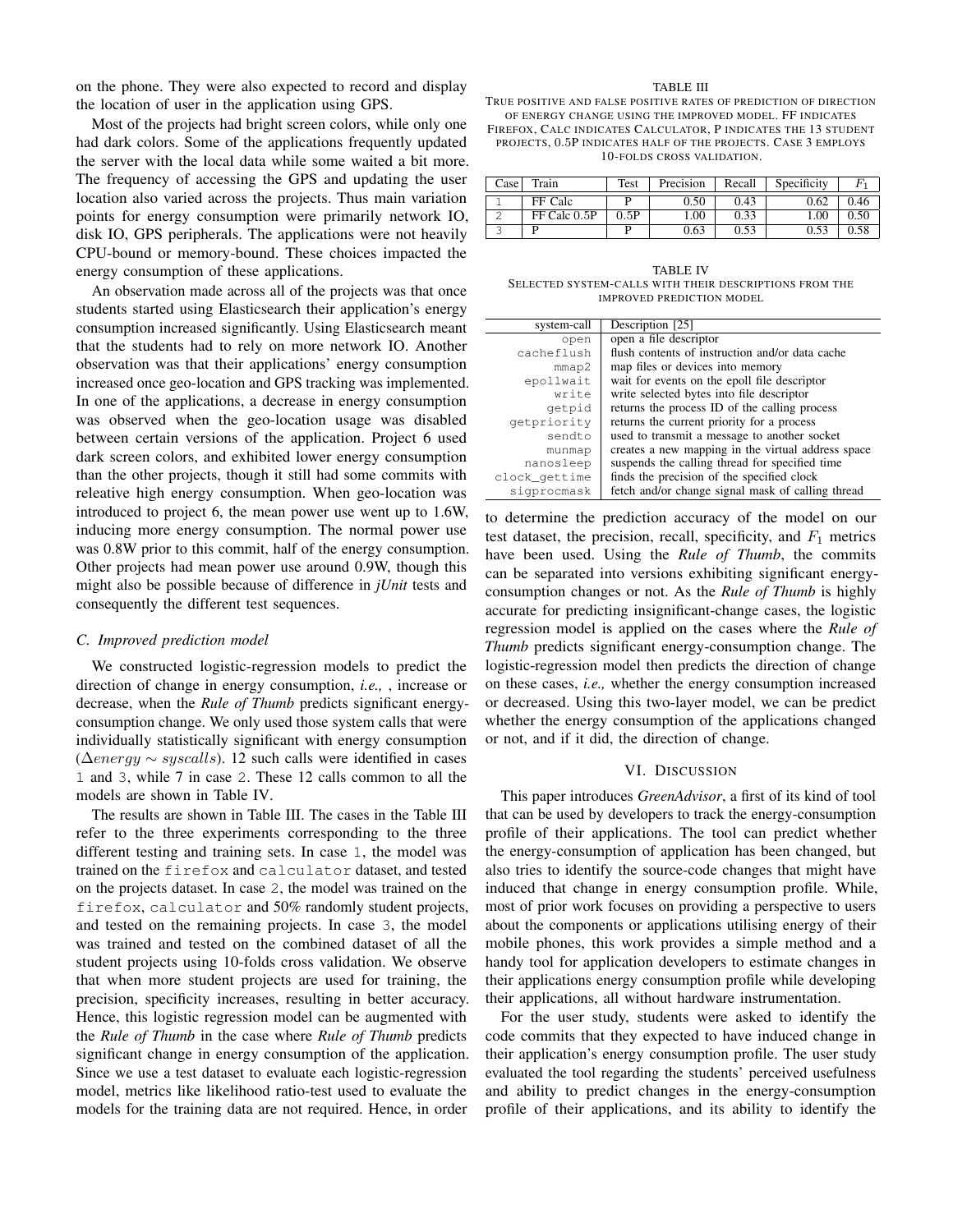code responsible for that change. The findings of the user study were overall positive, with most students agreeing to the tool's ability to predict change in energy-consumption profile. The tool correctly identified the no-change cases, even though the students thought otherwise. However, the tool was not able to identify the lines of source code that induced energyconsumption changes, according to the responses of three teams (out of seven teams) because not all of the system-calls could be easily mapped to Java API calls by the authors. These results prompt further investigation into better identifying the source of system-call changes in source code.

From the student write-up about energy-aware development, it is clear that students have only a rough idea of how their design and implementation decisions impact their application's energy profile. A similar observation was made by Pinto *et al.* [3] on *StackOverflow*, though their dataset included experienced developers rather than the undergraduate students considered in this study. This calls for an energy-aware development curriculum in the software engineering courses [2].

Using the *Rule of Thumb* model to predict the occurrence of significant changes in the application energy consumption, high specificity was observed across all 13 systems, as was observed across two larger Android applications in prior work [11]. High specificity indicates that our *Rule of Thumb* generates few false positives, and hence developers spend less time testing insignificant change commits. Profiling system-calls using *GreenAdvisor* is less resource intensive than setting up a special hardware test-bed like Green Miner, and utilizing that to instrument energy consumption. The *Rule of Thumb* requires only that developers track system-call profiles, which is very simple with the help of *GreenAdvisor* tool, which additionally gives them a hint of the code that might be responsible for energy consumption change.

An improved model was developed using logistic regression to predict the direction of energy consumption change (increased or decreased) and evaluated. Though not exceptionally accurate, this model enhances the *Rule of Thumb* model [11] by predicting direction of the change, when there is a significant change. The logistic-regression model was created and tested using foreign projects profiles, indicating that there is information to learn from the available corpus of software in the wild. Furthermore, it hints at potentially universal system-call models, rather than application-specific ones.

# VII. THREATS TO VALIDITY

Internal validity is constrained by the choice of project requirements given that all projects in a term had the same requirements. The choice of commits selected for investigation of the *Rule of Thumb* model presents a validity construct. External validity is constrained by the test construction. It is possible that the tests that students wrote had limited coverage of the application's features. However, students were expected to use test-driven development, and were marked on the quality of the tests. Hence, the tests covered most parts of the application. External validity is hampered by our use of student projects [26]; some students are exceptional programmers, already employed in industry but many are not.

# VIII. CONCLUSIONS

A first of its kind, developer-centric system-call profile based tool *GreenAdvisor* has been introduced, that predicts changes in the energy-consumption profile of applications and corresponding changes in their code base. The *GreenAdvisor* tool uses the application's system-call profile to warn developers about possible changes in the application's energy consumption profile by using *Rule of Thumb* introduced in our previous study [11]. *GreenAdvisor* also indicates the possible code that might be behind that change from pre-defined code for a set of system-calls using a *bag-of-words* model.

*GreenAdvisor* was evaluated using 77 students (13 teams) in an undergraduate class. A short survey asked the students to use the tool for commits they expected to have introduced energy-consumption changes. The survey results were positive, though the students felt that the tool's ability to highlight the change inducing lines of code could be improved. Based on the survey results we concur with Pang *et al.* [2] that energy aware software development should be included in the software engineering courses.

*GreenAdvisor* and its *Rule of Thumb* model were evaluated through a series of experiments indicating that they can accurately find commits with changed energy-consumption profile, and they can determine the direction of the change. These experiments further confirm the generality and usefulness of the *Rule of Thumb* model on much more number of applications than our previous work. The *Rule of Thumb* exhibits high specificity and recall, though lower precision. This demonstrates the usefulness of the *Rule of Thumb*, since most of the code commits do not exhibit any significant changes in the energy profile of applications. In fact, in our survey, even though students identified commits that they thought exhibited different energy consumption, our model correctly recognized that this was not the case. Hence, in the absence of any instrumentation, *Rule of Thumb* allows the developers to better track the energyconsumption profiles of their applications. The improved model using logistic regression can be used with *Rule of Thumb* to predict the direction of change of energy consumption as well. The proposed method and tool are helpful for developers to trace the energy profile of their applications without using any special instrumentation that is rarely accessible to developers. It is available freely for download with instructions for use here: https://github.com/kaggarwal/GreenAdvisor

*GreenAdvisor* helps developers to determine energyconsumption changing commits by aggregating a profile of system-call counts over many versions and applying an improved *Rule of Thumb* model. In order to improve the prediction, two open problems demand additional research effort: first, building a general model of system-calls that can work on all types of applications; and second, automatically associating API and common patterns to system calls for detection of energy change inducing code.

#### IX. ACKNOWLEDGEMENTS

The authors would like to thank NSERC and IBM Canada for the generous support.